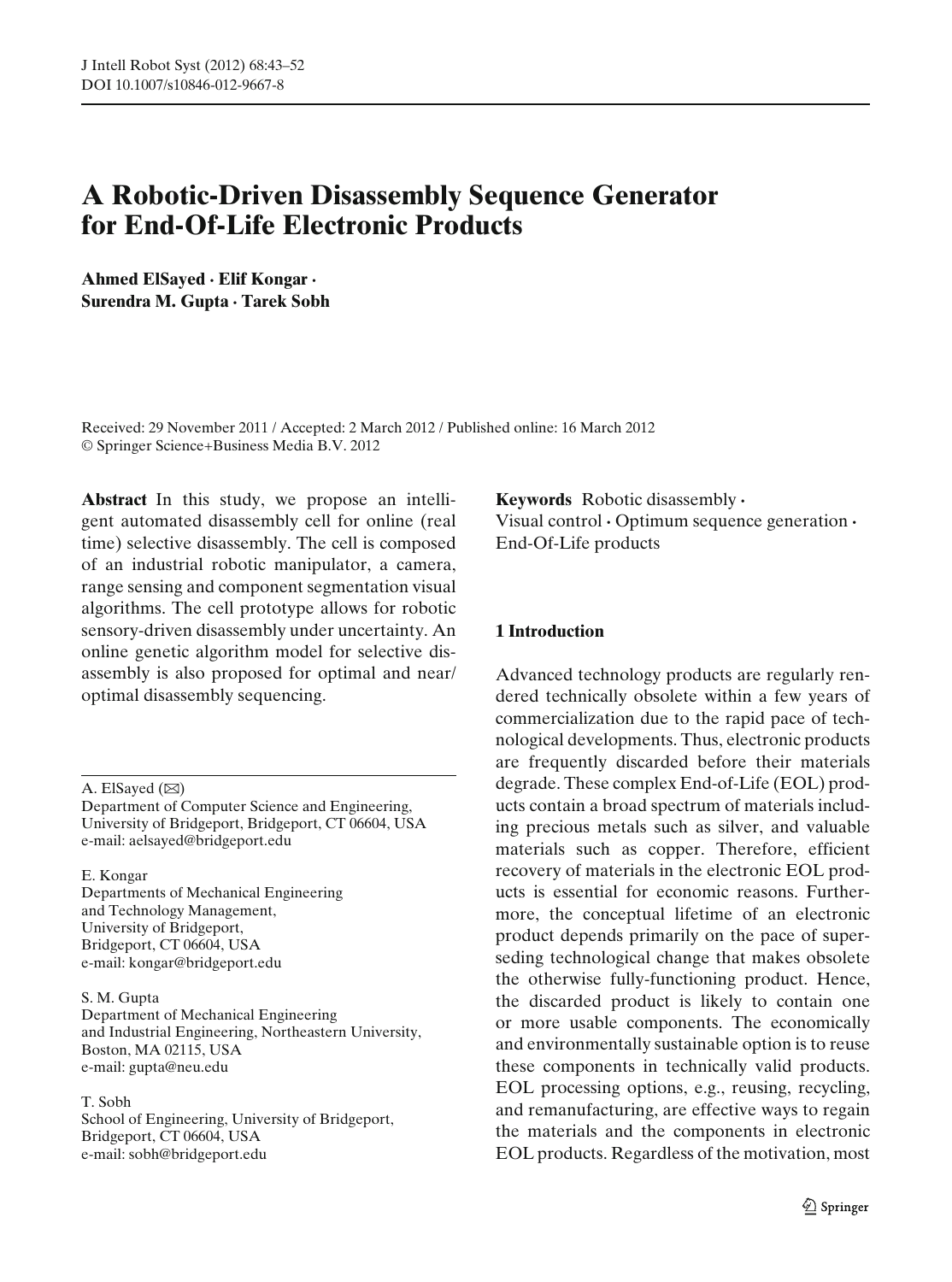EOL processing options necessitate a certain level of disassembly. Disassembly operations are very complex, time-consuming, and expensive. Therefore, limiting the disassembly operations to recyclable materials and reusable components in the EOL product is crucial in order to render electronic waste recovery operations economically viable. Responding to this need, generating disassembly algorithms for selective disassembly [\[1](#page-8-0), [2\]](#page-8-0) is the first major research topic presented in this paper.

Electronic waste recovery, EOL processing options, and disassembly of electronic products are well documented [\[3–16\]](#page-8-0). However, related literature falls short in providing realistic methods for product recovery. Despite the ever growing research on disassembly of electronic products, the proposed methods generally assume that the part locations are known in the product structure. Furthermore, the majority of these algorithms function under the assumption of a known hierarchical disassembly path, e.g., for a personal computer (PC) disassembly, the front or side cover must be removed to access the power supply, and the power supply must be removed to access the processor and the fan, etc. However, EOL electronic products—specifically PCs—are unlikely to preserve their original product structure throughout their useful lives. The bill-of-materials (BOM) is likely to be altered by the user for a variety of reasons such as repair, upgrade, or personal configuration preferences. Hence, the EOL product is likely to embody missing, added or replaced parts. This is also true for the fastener structures; when a part is taken out or replaced with another, the type and the location of fasteners are likely to change. RAM (random access memory) slots and PCI (peripheral component interconnect) slots are good examples for this type of uncertainty since these parts are more frequently replaced compared to the rest of the BOM.

In this study, we propose an intelligent automated disassembly cell utilizing a setting composed of an industrial robotic manipulator, a camera, range sensing and component segmentation visual algorithms to design a prototype of a robotic sensory-driven disassembly cell. Figure 1 depicts the Mitsubishi Industrial Micro-Robot System Model RV-M1 and HP Pavilion



**Fig. 1** The RISC laboratory MITSUBISHI MOVEMAS-TER industrial robotic manipulator, camera, and EOL PC

6370Z Desktop PC with an additional hard drive and three RAM modules.

The proposed model aims at handling uncertainty in the EOL product structure and consists of two modules: (1) a sensory-driven visual and range acquisition and recovery system, and (2) an online genetic algorithm (GA) model. For the sensory processing system, a sensory module is designed to acquire and recognize part descriptions and coordinates via the usage of range and 2-D sensors; complemented with the appropriate pattern matching vision algorithms (Fig. 2). The visual part-recognition software module output is then fed into the GA algorithm that generates online optimal and/or near-optimal disassembly



**Fig. 2** Camera output for the power supply, sound card, and modem card detection within the EOL PC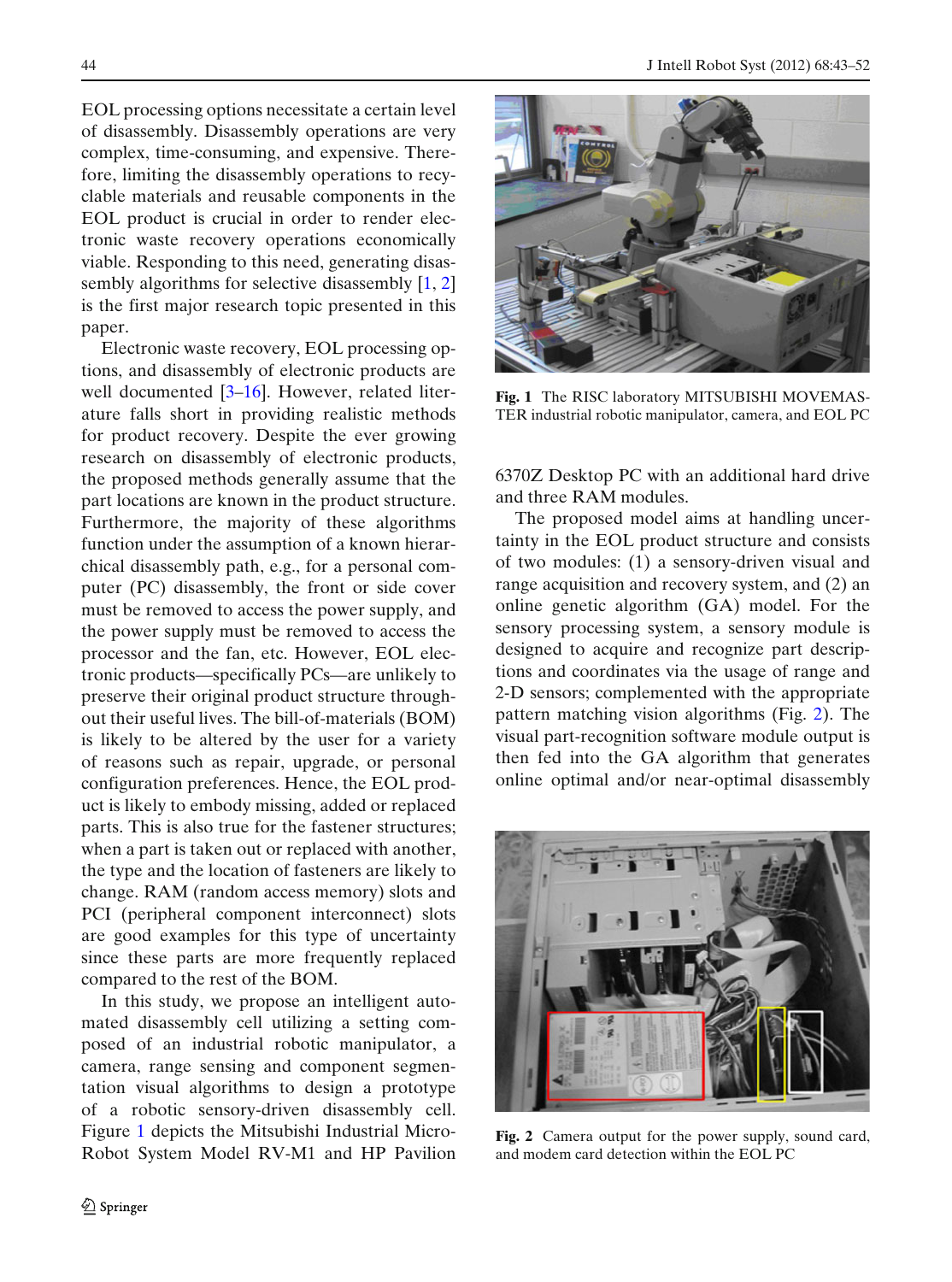

**Fig. 3** The Bill-of-Materials of the PC with corresponding END-OF-LIFE processing options

sequences for the detected parts in the product structure (Fig. 3).

In Fig. 3, "0" is the robot reference point where the disassembly operation will start. Table 1 lists the remaining component information with corresponding material, disassembly time, and disassembly method information. Basically, if the component is subject to reuse, non-destructive disassembly is selected as the appropriate disassembly operation to preserve the physical structure of the component. If the component is subject to recycling, (i.e., the material value is important,) the faster disassembly option—destructive disassembly—is preferred. The components that do not contain any market value are subject to storage or proper disposal and are not disassembled unless the precedence relationships mandate their disassembly for the remaining components.

#### **2 Background**

Disassembly sequencing problems are combinatorial and NP-complete, prohibiting utilization of exhaustive search techniques. Therefore, genetic algorithms (GA) have been gaining popularity for such problems. One of the multi-objective optimization applications was proposed by Valenzuela-Rendón and Uresti-Charre [\[17\]](#page-8-0). Keung et al. [\[18\]](#page-8-0) also applied a multi-objective GA approach to a tool selection model. Lazzerini and Marcelloni [\[19](#page-8-0)] used GA in scheduling assembly processes. In the area of disassembly, Kongar and Gupta [\[20\]](#page-8-0) proposed a GA for disassembly sequencing problems, while McGovern and Gupta [\[21\]](#page-8-0) applied genetic algorithm to disassembly line balancing. For a thorough review of work done in the area of product recovery, see Ilgin and Gupta [\[16](#page-8-0)], Gungor and Gupta [\[15\]](#page-8-0), Lee et al. [\[22](#page-9-0)], and Lambert and Gupta [\[23](#page-9-0)].

Precedence relationships that must be preserved during disassembly operations constitute another factor that increases the computational complexity of disassembly sequence planning problems. Sanderson et al. [\[24](#page-9-0)] proposed a methodology considering precedence relationships in assembly sequence planning. Seo et al.

| <b>Table 1</b> Components of              |    | Description           | Material       | Disassembly     |                     |
|-------------------------------------------|----|-----------------------|----------------|-----------------|---------------------|
| the eol pc with<br>corresponding material |    |                       |                | Time $dt_i$ (s) | Method <sup>a</sup> |
| and disassembly                           | 0  | Robot reference point |                |                 |                     |
| operation information                     |    | Side cover            | Aluminum $(A)$ | 3               | D                   |
|                                           |    | Power supply          | Copper $(C)$   | 6               | D                   |
|                                           | 3  | Sound card            | Plastic $(P)$  |                 | <b>ND</b>           |
| <sup>a</sup> D Destructive,               | 4  | Modem card            | Plastic $(P)$  |                 | <b>ND</b>           |
|                                           |    | <b>CPU</b>            | Plastic $(P)$  |                 | <b>ND</b>           |
|                                           | 6  | Hard drive            | Aluminum $(A)$ |                 | N <sub>D</sub>      |
|                                           |    | CD drive              | Aluminum $(A)$ | 4               | <b>ND</b>           |
|                                           | 8  | Zip drive             | Aluminum $(A)$ | 4               | <b>ND</b>           |
|                                           | 9  | <b>RAM</b>            | Plastic $(P)$  | 3               | <b>ND</b>           |
| ND Non-destructive                        | 10 | Drives slot           | Aluminum $(A)$ | 2               | D                   |

 $\underline{\textcircled{\tiny 2}}$  Springer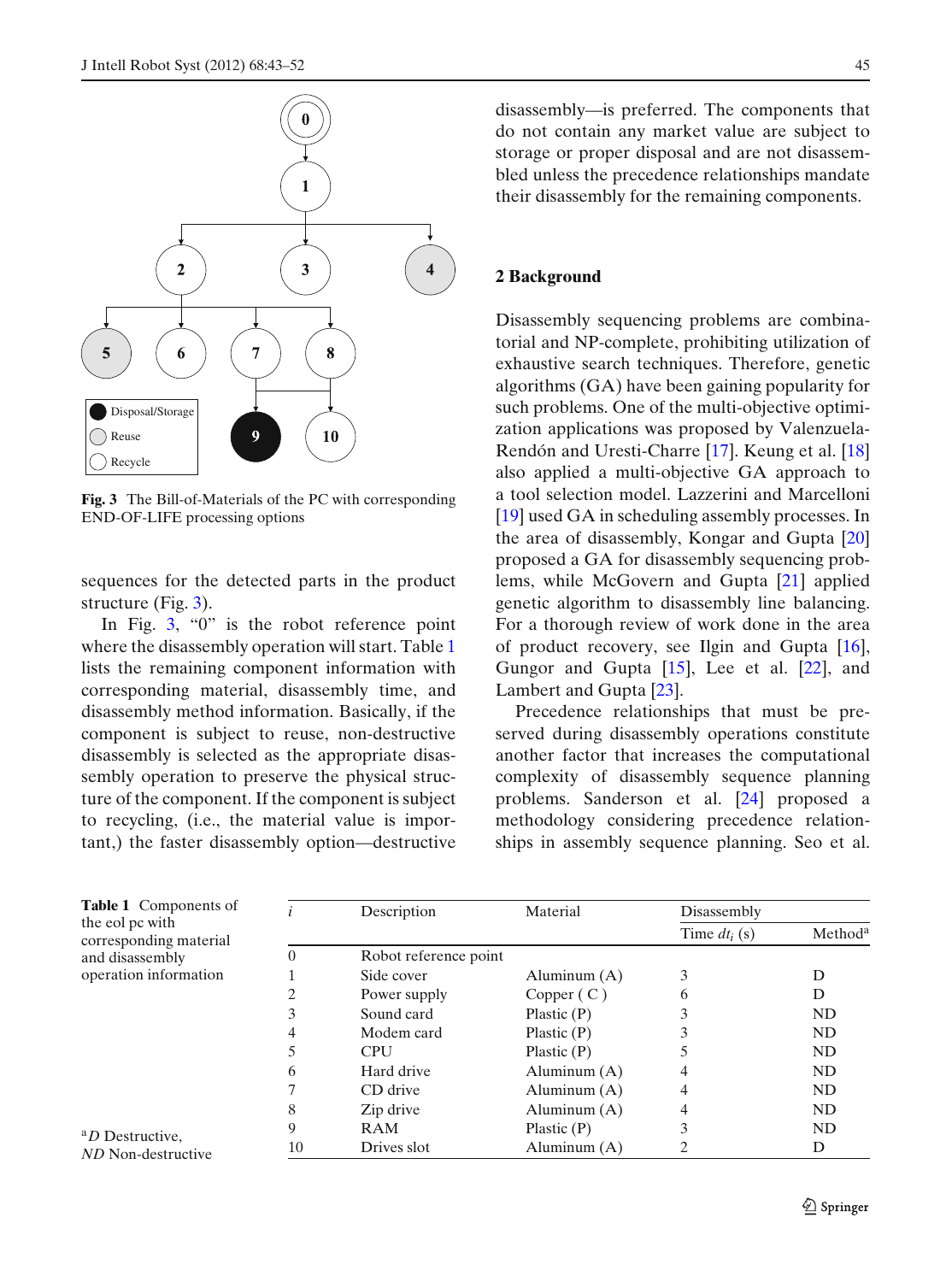[\[25](#page-9-0)] proposed a GA for optimal disassembly sequence generation considering economical and environmental factors. Bierwirth et al. [\[26](#page-9-0)] and Bierwirth and Mattfeld [\[27\]](#page-9-0) proposed precedence preservative crossover (PPX) technique for scheduling problems. The algorithm, which is also employed in this study, preserves the precedence relationships in the product structure. Hui et al. [\[28](#page-9-0)] utilized a genetic algorithm to determine good disassembly sequences by converting disassembly sequence planning problem into a searching problem on an information-enhanced graph. Shimizu et al. [\[29\]](#page-9-0) developed a prototype system for strategic decision-making on disassembly for recycling at the design stage of the product life cycle.

In the area of automated disassembly, Torres et al. [\[30](#page-9-0), [31\]](#page-9-0) presented a personal computer disassembly cell that is able to handle a certain degree of automatism for the non-destructive disassembly process. This work was then followed by Pomares et al. [\[32\]](#page-9-0) who generated an objectoriented model required for developing a disassembly process. Gil et al. [\[33](#page-9-0)] proposed a flexible multi-sensorial system for automatic disassembly using cooperative robots. As a follow-up work, Torres et al. [\[34](#page-9-0)] presented a task planner for a disassembly process based on decision trees.

In this paper, we present a GA-based technique for generating online adaptive disassembly sequences for partial disassembly [\[35\]](#page-9-0). Online adaptive systems proposed by Milani [\[36](#page-9-0)], allow modeling highly evolutionary domains where solution environment are subject to changes over time. Therefore, the model is very suitable for disassembly sequencing problems since the solution environment changes following each disassembly action due to the modifications in the bill-ofmaterials.

## **3 Materials and Methods**

3.1 Visual Processing via Template/Pattern Matching

*Template/pattern* is defined as anything fashioned, shaped, or designed to serve as a model from which something is to be made: a model, design, plan or outline, where as *matching* is the act of comparing in respect of similarity; to examine the likeness or difference [\[37\]](#page-9-0). The proposed visual processing algorithm utilizes a coarse-to-fine 3-D recovery mechanism. First, in order to reduce the search space for the 2-D camera-based algorithm, Hokuyo UHG-08LX laser range sensing and coarse scene segmentation are performed. The resulting crude  $2^{1}/2$ -D map of the major components of the PC is then accepted as the search space. The time required for laser scanning is approximately 2.3 s. A  $352 \times 288$  pixel CCD-array camera is used to capture the online 2D images from the PC under disassembly. Initially, the actual BOM templates sizes (e.g.  $407 \times 229$  pixels for the power supply,  $87 \times 212$ pixels for the modem, and  $69 \times 245$  pixels for the sound card) are used to perform the matching process over a captured image of a resolution of  $1000 \times 750$  pixels. However, the time required for the matching process was detected to be higher than the minimum disassembly time of the BOM (e.g. the time required for matching the power supply was 1.475 s, 0.837 s for the modem, and 0.877 s for the sound card). This required the robot arm to become idle after the removal of each part. Thus, the resolutions of the stored patterns were reduced and a pyramid structure was utilized with captured images from the PC under disassembly to detect each possible part. The minimum resolution for the captured image used in the matching process was  $160 \times 120$  pixels, and the resolution of the BOM templates varied. Table 2 depicts the used resolution and the corresponding detection times of each part of the BOM. A correlation/convolution-based 2-D

| <b>Table 2</b> BOM parts resolutions and detection times |
|----------------------------------------------------------|
|----------------------------------------------------------|

| Part         | Resolution     | Detection time (s) |
|--------------|----------------|--------------------|
| Side cover   | $74 \times 42$ | 0.078              |
| Power supply | $82 \times 49$ | 0.0312             |
| Sound card   | $9 \times 65$  | 0.0156             |
| Modem card   | $10 \times 62$ | 0.0156             |
| <b>CPU</b>   | $63 \times 10$ | 0.0312             |
| Hard drives  | $14 \times 23$ | 0.0156             |
| CD drive     | $35 \times 28$ | 0.0156             |
| Zip drive    | $18 \times 21$ | 0.0156             |
| <b>RAM</b>   | $62 \times 4$  | 0.0156             |
| Drives slot  | $32 \times 25$ | 0.0156             |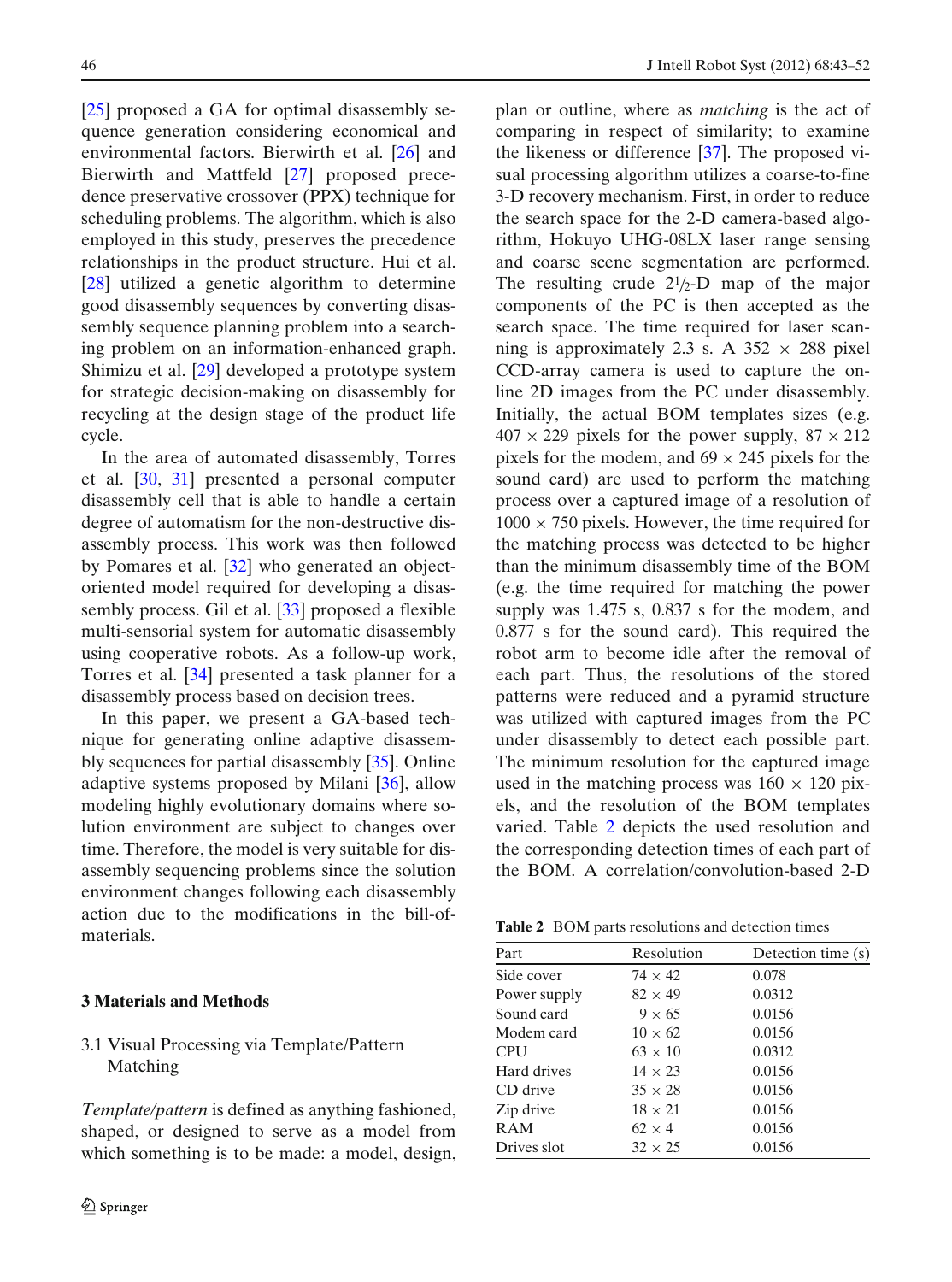template matching module is then executed, after the appropriate scaling, rotation and histogramequalization algorithms are implemented, in order to filter visual noise and to speed up the template matching process. Components that are matched with a high confidence level are then tagged and a cross-reference—given the calibrated camera parameters—is then performed to recover the

$$
\delta(u, v) = \frac{\sum_{x,y} \left( f(x, y) - \overline{f_{u,v}} \right) \left( t \left( x - u, y - v \right) - \overline{t} \right)}{\sqrt{\left( \sum_{x,y} \left( f(x, y) - \overline{f_{u,v}} \right)^2 \right) \left( \left( t \left( x - u, y - v \right) - \overline{t} \right)^2 \right)}}
$$

where:

- *t* is the template image under test of a size  $a \times b$ .
- $f(x, y)$  is the captured image from the EOL PC of a size  $M \times N$ .
- $\bar{t}$  is the mean of the template image.
- $f_{u,v}$  is the mean of  $f(x, y)$  in the region under the template.

The calculation involves following steps:

- 1) Calculate the correlation complexity (it is bounded by  $O(N.M. \log_2 M)$  since M and N values are significantly larger than a and b).
- 2) Calculate the local sums by pre-calculating running sums using recursive formulae. The computational complexity is of the order of *O* (3.*M*.*N*).
- 3) Use local sums to normalize the crosscorrelation to calculate the correlation coefficients. The normalization complexity is constant,  $(O(1))$ .

Thus, from the given equation we can see that reducing the dimension of the captured image from the EOL PC will reduce the time required for calculation of the 2D FFT while reducing the calculation of the local sums which are used in the normalization process.

### 3.2 Genetic Algorithm

The disassembly sequence generation module is an improved version of previously published work planar parameters of the recognized parts. The depth parameters are recovered from the  $2\frac{1}{2}$ -D map stored by the laser sensor, in order to guide the manipulator end-effector (gripper) for eventual disassembly.

The correlation algorithm used in the matching process is the normalized cross-correlation using the equation provided in [\[39–41\]](#page-9-0):

and obtains near-optimal and/or optimal disassembly sequences in a step-wise manner. The algorithm proposed in [\[2](#page-8-0)] functions under the assumptions of: (1) the BOM preserves its original structure, (2) the part coordinates are available, and (3) the precedence relationships for removal are known. The algorithm then disassembles the end-of-life PC to remove the parts demanded for reuse and/or recycling. The proposed algorithm relaxes the above assumptions and utilizes only the demand information to launch the sensory vision module. The module generates 2 and  $2\frac{1}{2}$ -D maps of the EOL PC and produces part matches. The recognized parts and their coordinates are then fed into the GA module that generates a near-optimal and/or optimal disassembly sequence for the detected parts. The disassembly sequence with the appropriate part coordinates is then transferred to the robot arm manipulator. After the removal of each identified part the dynamically active sensory modules detect the parts that become accessible. If no new part is detected the current sequence is continued. If a new part is detected a new sequence is generated for the newly accessible parts and the remaining parts detected in the previous sequence.

The steps of the proposed GA can be summarized as follows (Table [3\)](#page-5-0).

*Initial Population* The initial population consists of hundred ( $ncr = 100$ ) random chromosomes that satisfy the precedence relationships and any other constraints imposed by the product structure.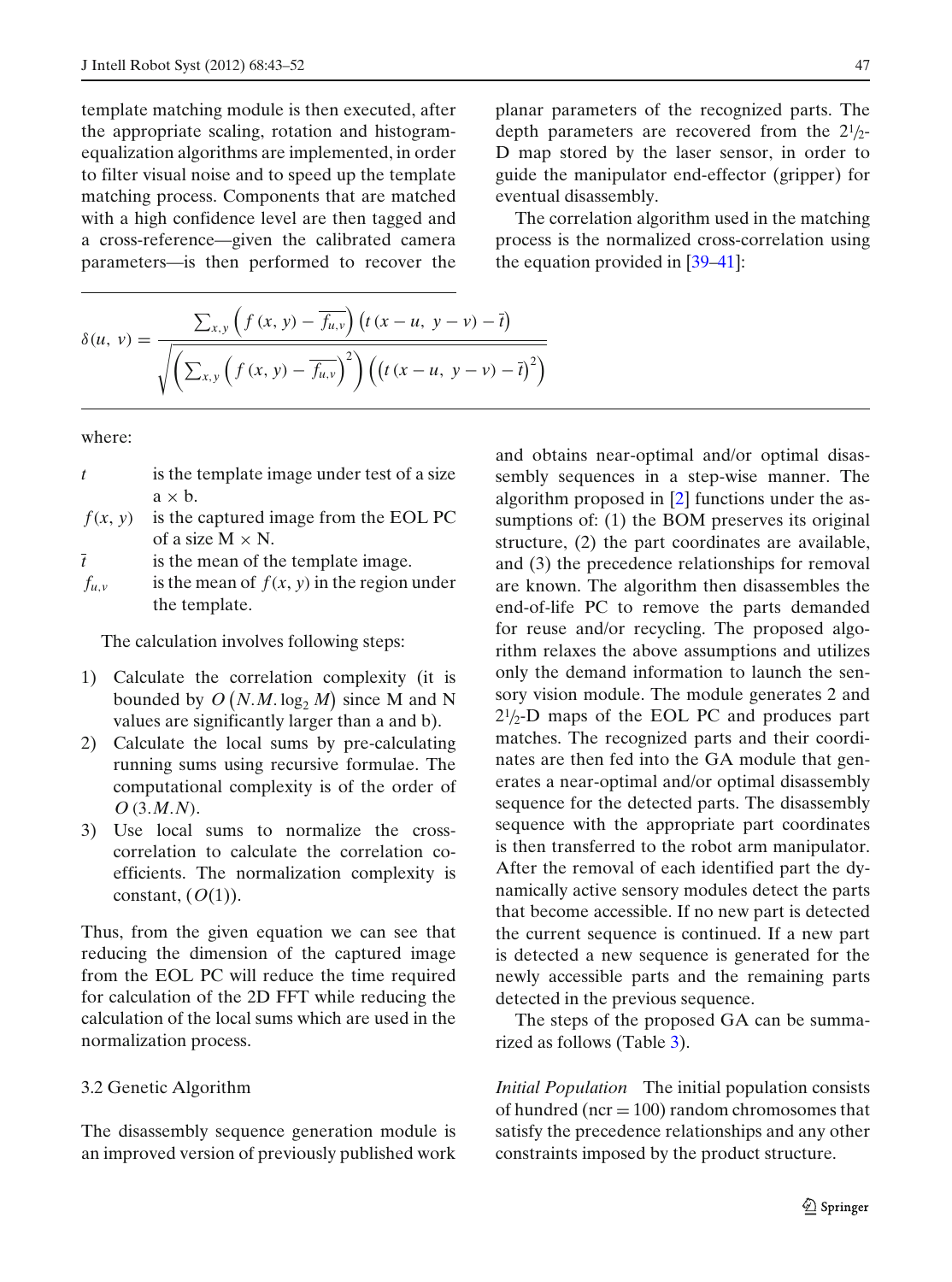<span id="page-5-0"></span>

| <b>Table 3</b> Steps of the<br>proposed genetic<br>algorithm | Step 1. | Start with a population of (ncr) random individuals each with chromosome<br>length (chl).                                                                                                                                                                                                                               |  |
|--------------------------------------------------------------|---------|-------------------------------------------------------------------------------------------------------------------------------------------------------------------------------------------------------------------------------------------------------------------------------------------------------------------------|--|
|                                                              | Step 2. | Calculate the fitness $F(ch,gn)$ of each chromosome (ch) in the generation (gn).                                                                                                                                                                                                                                        |  |
|                                                              | Step 3. | Permute the current chromosomes.                                                                                                                                                                                                                                                                                        |  |
|                                                              | Step 4. | Select the first 40 chromosomes for the next generation.                                                                                                                                                                                                                                                                |  |
|                                                              | Step 5. | Select 60% of the remaining chromosomes for crossover.                                                                                                                                                                                                                                                                  |  |
|                                                              | Step 6. | Randomly calculate the crossover probability. If probability holds, perform<br>precedence preservative crossover (PPX) operation, and generate the<br>children for the next generation.                                                                                                                                 |  |
|                                                              | Step 7. | Randomly calculate the mutation probability. If probability holds, perform<br>the mutation operation on a randomly selected number (rnd) of chromosomes<br>starting from the first chromosome, generate the output of the mutation as a<br>new population; if not, define the current population as the new population. |  |
|                                                              | Step 8. | Return to Step 2 until the new generation contains ncr chromosomes. Then<br>replace the old population with the new generation.                                                                                                                                                                                         |  |
|                                                              | Step 9. | If the termination condition is satisfied, STOP, else return to Step 2.                                                                                                                                                                                                                                                 |  |

*Crossover* The precedence preservative crossover (PPX) methodology is utilized for the crossover operation. Here, in addition to the parents (Parent<sub>1</sub> and Parent<sub>2</sub>), two additional strings  $(Child<sub>1</sub>$  and Child<sub>2</sub>) pass on the precedence relationship based on the two parental permutations to two new offspring while making sure that no new precedence relationships are introduced. A vector, representing the number of operations involved in the problem is randomly filled with elements of the set. This vector defines the order in which the operations are successively drawn from Parent<sub>1</sub> and Parent<sub>2</sub>.

The PPX algorithm generates an empty offspring. The leftmost operation in one of the two parents is selected in accordance with the order of parents given in the vector. After an operation is selected it is taken out from both parents and is appended to the offspring. This step is repeated until both parents are empty and the offspring contains all operations involved.

*Mutation* The population is subjected to mutation operation with a given probability. If the probability threshold holds, perform the mutation operation on a randomly selected number of chromosomes (rnd), where (0<rnd<n−1), and swaps any two random components in all selected chromosomes without violating the precedence relationships and the overall feasibility (Table 4).

| Table 4 System<br>parameters of the<br>proposed genetic<br>algorithm | Parameter                  | Value/explanation                                                                                                     |  |
|----------------------------------------------------------------------|----------------------------|-----------------------------------------------------------------------------------------------------------------------|--|
|                                                                      | Initial population         | Random and feasible                                                                                                   |  |
|                                                                      | Population size            | $ncr = 100$                                                                                                           |  |
|                                                                      | Length of the chromosome   | $chl = n * 5$ (n changes in each level)                                                                               |  |
|                                                                      | Max. number of generations | 100                                                                                                                   |  |
|                                                                      | Crossover operator         | Precedence preservative crossover (PPX)                                                                               |  |
|                                                                      | Mutation operator          | Applies to a random number (rnd) of chromosomes<br>$(0\leq$ rnd $\leq$ n $-1)$ and swap any two components            |  |
|                                                                      | Crossover probability      | 0.60                                                                                                                  |  |
|                                                                      | Mutation probability       | 0.005                                                                                                                 |  |
|                                                                      | Selection procedure        | Roulette selection                                                                                                    |  |
|                                                                      | Regeneration procedure     | Selected chromosomes are cloned to keep the<br>population size constant                                               |  |
|                                                                      | Fitness parameters         | Basic disassembly time, travel time for robot arm in 3D<br>space, penalty for method change, penalty for pairs        |  |
|                                                                      | Assumptions                | Every component is assumed to have one joint that<br>connects the component with the rest of the product<br>structure |  |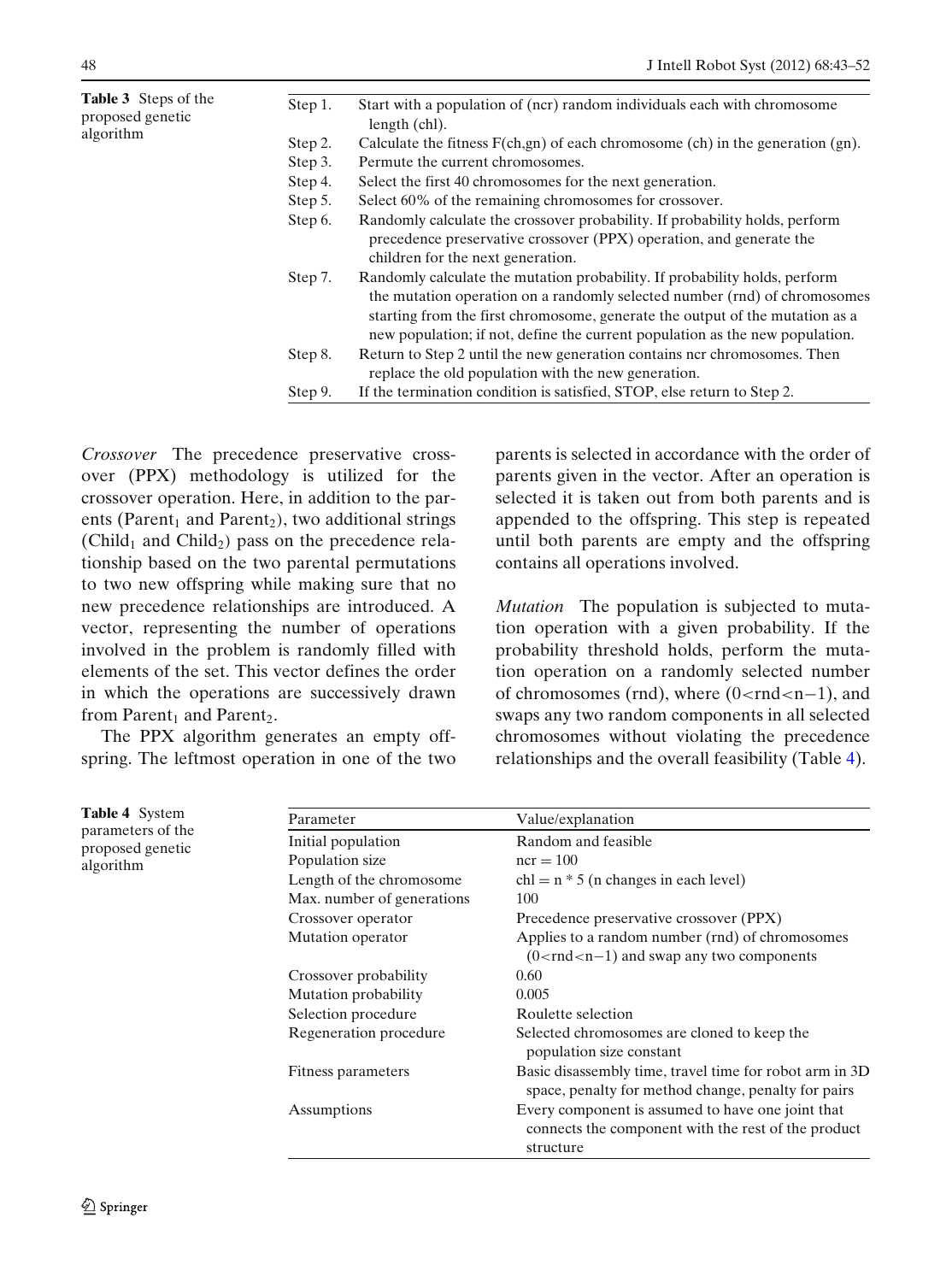*Fitness Evaluation* The fitness value is obtained by the overall disassembly time. Disassembly time involves the time spent for the disassembly operations, the travel time for the robot arm in 3D space, the penalty for method change, and the award for recycling pairs. The first time parameter is the basic disassembly time for component *i* in sequence *j*, (*dtij*).

$$
tt_{ij} = \frac{\sqrt{(X_{i(j-1)} - X_{ij})^2 + (Y_{i(j-1)} - Y_{ij})^2 + (Z_{i(j-1)} - Z_{ij})^2}}{sf}
$$

The proposed model assumes that the end effector speed for the robot arm is a constant value of 7 cm/sec. In addition, the time spent for the robot arm angle change (for all three angles) is assumed to be embedded in the disassembly time for each component.

The third criterion in the fitness function is the penalty for disassembly method change (*mtij*), for the time spent for tool change during the disassembly operations. For each disassembly method change, the sequence is penalized by 1 s:

| $mt_{ii} =$ | If no method change is required, $(e.g. ND to ND)$ |
|-------------|----------------------------------------------------|
|             | If method change is required,<br>(e.g. ND to D)    |

In addition, the algorithm searches for a "recycling pair" and does not penalize the sequence if the two adjacent components are made of the same material and if they are both demanded for recycling.

Let  $T_i$  denote the cumulative disassembly time after the disassembly operation in sequence *j* is completed for component *i*. In the case where there is no recycling pair, the overall disassembly time for sequence *j* is calculated as:

$$
T_j = T_{j-1} + dt_{ij} + tt_{ij} + mt_{ij}
$$
, for  $j = 1, ..., n-2$ .

In the case where there is a recycling pair, the travel and method change times are omitted from the equation. Hence, the overall penalty for sequence *j* can be calculated as:

$$
T_i = T_{j-1} + dt_{ij}, \text{ for } j = n - 1 \tag{1}
$$

In this proposed GA model, the objective is to minimize the total fitness function  $(F)$  by minimizing (i) the traveled distance, (ii) the number of disassembly method changes, and (iii) by combining the identical-material components together, eliminating unnecessary disassembly operations. Let *F*(*ch*, *gn*) denote the total fitness for chromosome *ch* in generation *gn*. Hence, the total time to disassemble all the components can be calculated as in Eq. 2:

$$
F (ch, gn) = \sum_{j=0}^{n-1} dt_{ij} + \sum_{j=0}^{n-2} ct_{ij} + \sum_{j=0}^{n-2} mt_{ij},
$$
  

$$
\forall j, j = 0, ..., n-1.
$$
 (2)

*Selection and Regeneration Procedure* After every generation, the chromosomes obtain a certain expectation depending on their fitness values. A roulette wheel is then implemented to select the sequence of parents that will be included in the next generation (the higher the fitness value the higher the chance to be selected). This method aims at allowing the parents in the current

The second function  $(t_{ij})$  is the penalty (in seconds) for each travel time to disassemble component *i* in sequence *j*, which includes a function of the distance traveled between the (j−1)th and *j*th sequences and the robot arm speed factor (*sf*):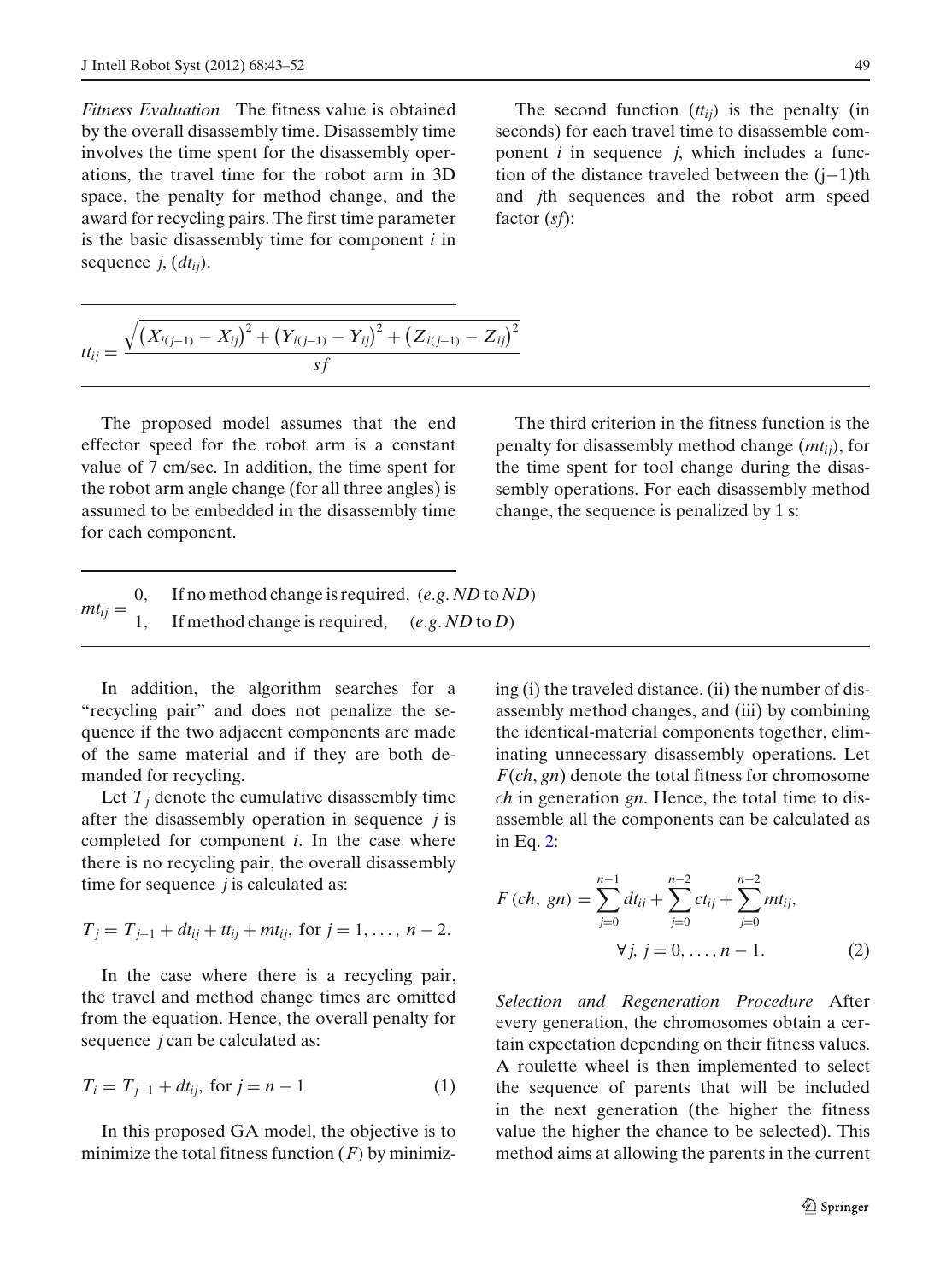generation to be selected for the next generation without getting trapped in the local optima. In addition, a new population is generated eliminating the weak chromosomes.

*Termination* The algorithm is terminated when the maximum number of generations is exceeded or no further improvement is obtained.

## **4 Results**

The proposed algorithm optimizes the disassembly sequence for the above defined fitness function at every step when a new template is detected. For the provided EOL PC, the algorithm starts with the generated sequence (2 3 4), and removes component 2 (power supply). Detection is then reactivated after the removal, and components 5, 6, 7, and 8 are detected. A new sequence is then generated to include newly detected components and the components that are not yet removed from the BOM (components 3 and 4). Following this, a new sequence is generated (7 8 6 3 5 4). After the removal of component 7, the detection is reactivated and component 9 is detected, followed by a new sequence generation to include the still intact components (8 6 3 5 4) and newly detected component (9). This is followed by a new sequence generation. The algorithm continues until all the reusable and recyclable components are taken out from the EOL product structure.

Table 5 summarizes the model results and provides detection times along with the time it takes to optimize the sequence for each template. The best sequence obtained in each step, the corre-

**Table 5** Results of the proposed genetic algorithm

| Step           | Detection | Optimization | <b>Best</b> | <b>Fitness</b> |
|----------------|-----------|--------------|-------------|----------------|
|                | time(s)   | time(s)      | sequence    | value $(s)$    |
| 1              | 0.45      | N/A          |             | 24.74          |
| $\mathcal{L}$  | 0.30      | 0.4680       | 2.34        | 49.16          |
| 3              | 0.12      | 0.1248       | 786354      | 61.89          |
| $\overline{4}$ | 0.08      | 0.3276       | 863459      | 60.99          |
| 5              | 0.02      | 0.3744       | 1063459     | 64.24          |



**Fig. 4** Visual images captured for each disassembly step

sponding fitness values are also provided in the table.

Figure 4 depicts the visual images captured by the camera for each disassembly step.

### **5 Conclusions and Future Work**

From the given numerical results of the detection and optimization time we can conclude that the total time required for both detection and optimization of each step is less than the minimum disassembly time of the BOM, which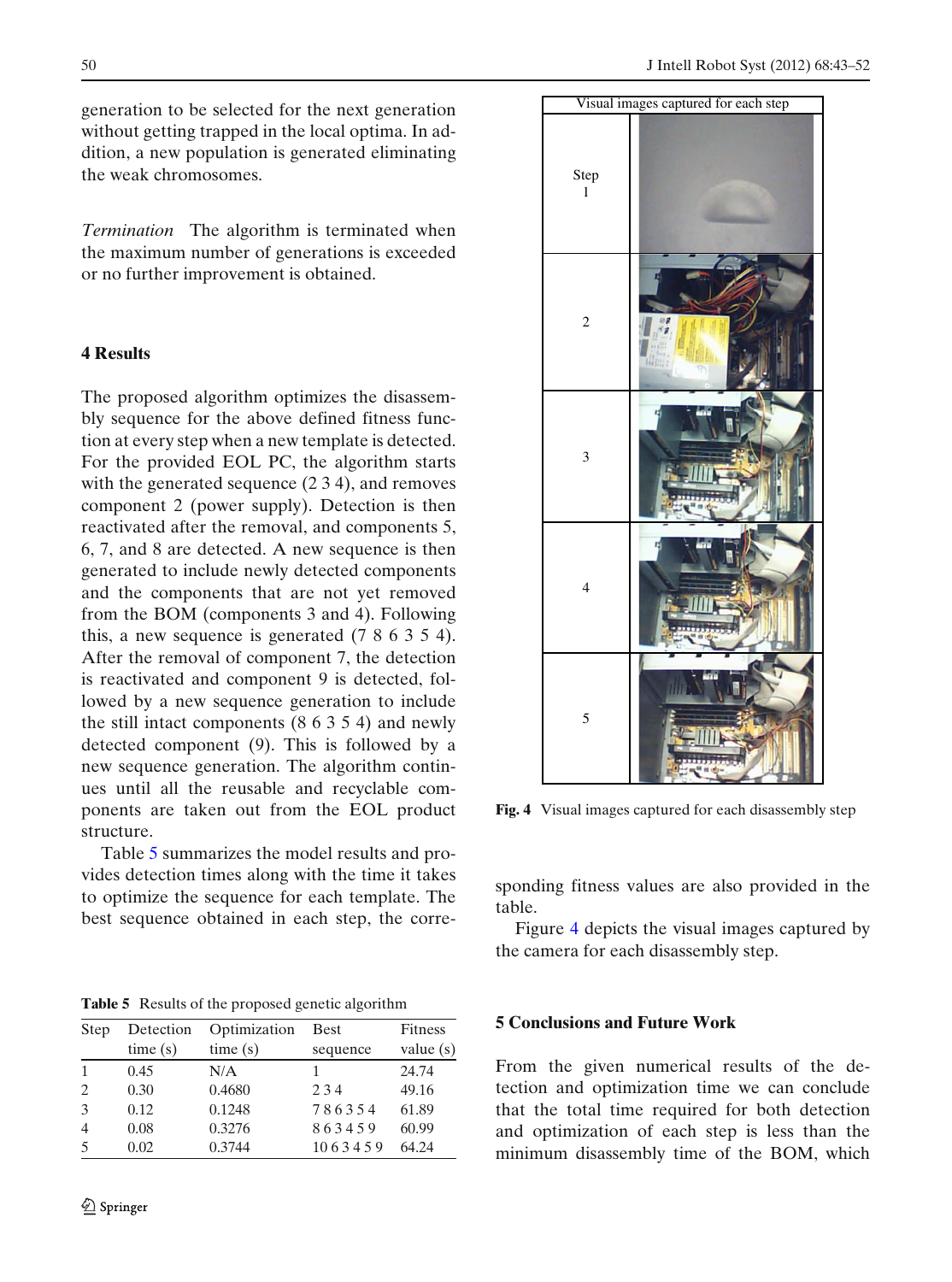<span id="page-8-0"></span>means that the proposed method provides for real time disassembly systems. Since our Normalized Cross-correlation method uses 2D FFT for calculating the correlation and local sums for the normalization, the proposed method performance can be enhanced by using parallel processing techniques on the newer multi-core processors. One of the main advantages of the proposed method is its ability to handle uncertainty, allowing flexibility in the disassembly sequence generation. Furthermore, the method releases unrealistic assumptions and constraints in the GA population allowing improvement in the optimization computations. The algorithm produces reliable and accurate disassembly sequences. The  $2<sup>1</sup>/2$ -D module utilized to map the depth via a range finder increase both the accuracy and computation time for the visual segmentation and matching framework. The area of automated disassembly research is relatively new, and even though few studies demonstrate electronic disassembly cells [\[30–34](#page-9-0), [38](#page-9-0)], this research project is one of very few environmentally driven and economically benign disassembly applications combining robotics research with much needed sustainability endeavors. In addition, the online selective disassembly sequencing algorithm proposed in the study further improves the existing body of research in the area of disassembly. Future work will include improving the system capability to capture 3-D models.

## **References**

- 1. Kongar, E., Gupta, S.M.: Disassembly sequencing using genetic algorithm. Int. J. Adv. Manuf. Technol. **30**, 497–506 (2006)
- 2. ElSayed, A., Kongar, E., Gupta, S.M.: A genetic algorithm approach to end-of-life disassembly sequencing for robotic disassembly. In: Northeast Decision Sciences Institute Conference, NEDSI 2010, Alexandria, VA (2010)
- 3. Moyer, L., Gupta, S.M.: Environmental concerns and recycling/disassembly efforts in the electronics industry. J. Electron. Manuf. **7**, 1–22 (1997)
- 4. Ammons, J.C., Realff, M.J., Newton, D., Cerav, S.: Determining reverse production systems infrastructure for electronic assemblies. In: Proceedings of the 1999 IEEE International Symposium on Electronics and the Environment, Danvers, Massachusetts, pp. 257–262 (1999)
- 5. Biddle, D.: End-of-Life Computer and Electronics Recovery Policy Options for the Mid-Atlantic States, 2nd edn. Center for Solid Waste Research, Mid-Atlantic Consortium of Recycling and Economic Development Officials (MACREDO), Philadelphia, PA, March (2000)
- 6. Lambert, A.J.D., Gupta, S.M.: Demand-driven disassembly optimization for electronic products. J. Electron. Manuf. **11**, 121–135 (2002)
- 7. Linton, J.: Electronic products at their end-of-life: options and obstacles. J. Electron. Manuf. **9**, 41–51 (1999)
- 8. Sodhi, M.S., Reimer, B.: Models for recycling electronics end-of-life products. OR Spektrum **23**, 97–15 (2001)
- 9. Veerakamolmal, P., Gupta, S.M.: Analysis of design efficiency for the disassembly of modular electronic products. J. Electron. Manuf. **9**, 79–95 (1999)
- 10. Wong, L.: Barriers to implementation of electronic end-of-life product programs in the U.S., investigating the environment: research for environmental management. University of California at Berkeley, Environmental Sciences Group Major, Berkeley, CA, Compilation of Research Reports from the Fall 2000/ Spring 2001 Senior Research Seminars (2001)
- 11. Zhou, M., Caudill, R.J., Sebastian, D.: Multi-lifecycle product recovery for electronic products. J. Electron. Manuf. **9**, 1–15 (1999)
- 12. Kongar, E., Gupta, S.M.: A multiple objective tabu search approach for end-of-life product disassembly. Int. J. Adv. Operat. Manage. (IJAOM) **1**, 504–531 (2009)
- 13. Kongar, E., Gupta, S.M.: End-of-life processing via data envelopment analysis. In: Mantri, J.K. (ed.) Research Methodology on Data Envelopment Analysis (DEA), vol. Chapter 12, pp. 197–215. Universal Publishers, Boca Raton, Florida (2008)
- 14. Kongar, E., Mueller, D.: A comparative study on production and end-of-life cycles of anthropogenic iron cycles. In: 5th International Logistics and Supply Chain Congress 2007, Istanbul, Turkey (2007)
- 15. Gungor, A., Gupta, S.M.: Issues in environmentally conscious manufacturing and product recovery: a survey. Comput. Ind. Eng. **36**, 811–853 (1999)
- 16. Ilgin, M.A., Gupta, S.M.: Environmentally conscious manufacturing and product recovery (ECMPRO): a review of the state of the art. J. Environ. Manag. **91**, 563–591 (2010)
- 17. Valenzuela-Rendon, M., Uresti-Charre, E.: A nongenerational genetic algorithm for multiobjective optimization. In: Seventh International Conference on Genetic Algorithms, pp. 658–665 (1997)
- 18. Keung, K.W., Ip, W.H., Lee, T.C.: The solution of a multi-objective tool selection model using the GA approach. Int. J. Adv. Manuf. Technol. **18**, 771–777 (2001)
- 19. Lazzerini, B., Marcelloni, F.: A genetic algorithm for generating optimal assembly plans. Artif. Intell. Eng. **14**, 319–329 (2000)
- 20. Kongar, E., Gupta, S.M.: Disassembly to order system under uncertainty. OMEGA **34**, 550–561 (2006)
- 21. McGovern, S.M., Gupta, S.M.: A balancing method and genetic algorithm for disassembly line balancing. Eur. J. Oper. Res. **179**, 692–708 (2007)